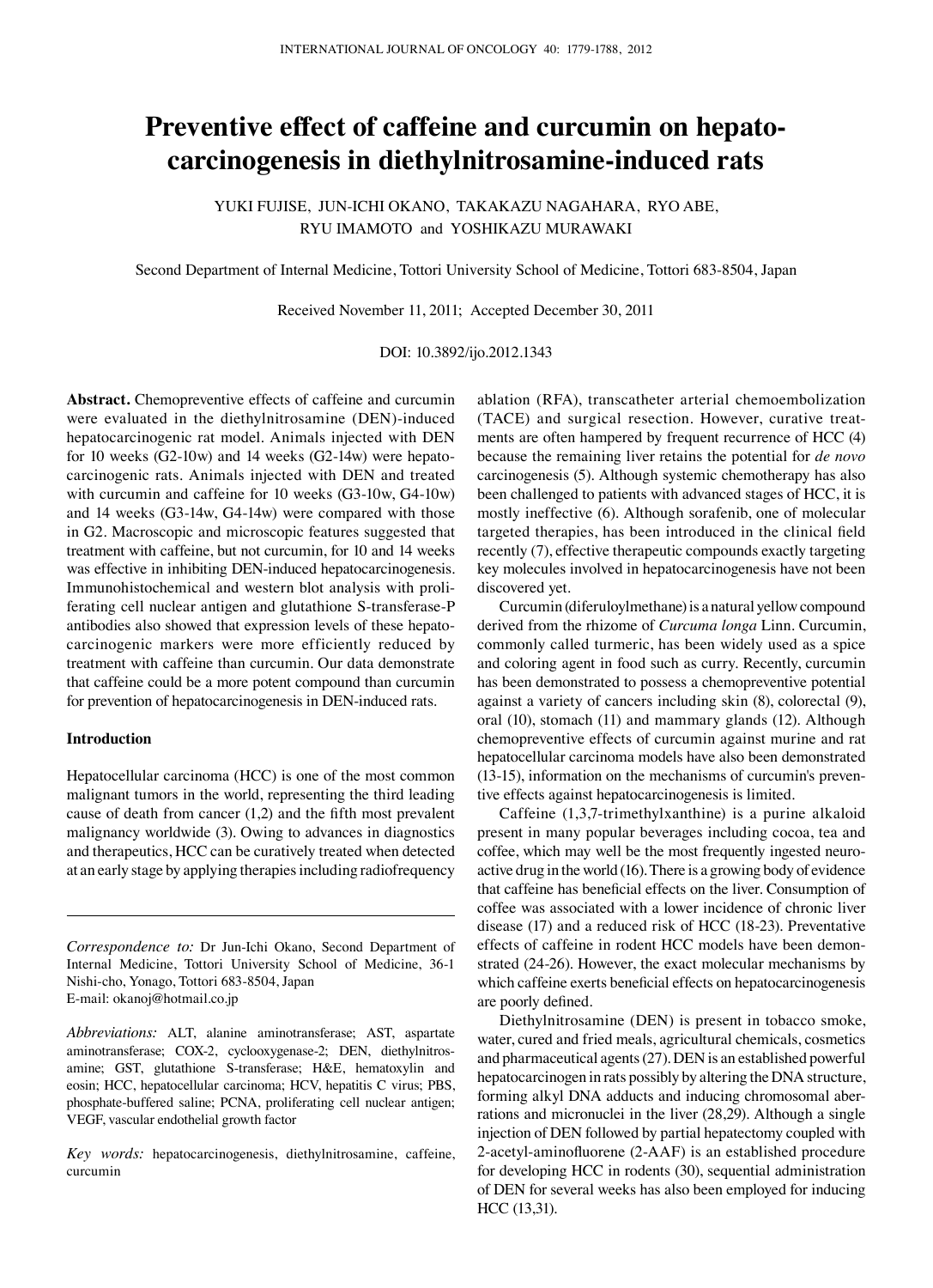In the present study, we sought to determine whether curcumin and caffeine had a potential to prevent DEN-induced hepatocarcinogenesis in Wistar rats.

#### **Materials and methods**

*Chemicals.* Caffeine (1,3,7-trimethylxanthine) and curcumin (diferuloylmethane) were purchased from Wako Pure Chemical Industries, Ltd. (Osaka, Japan). Pentobarbital was purchased from Dainippon Sumitomo Pharma Co., Ltd. (Osaka, Japan). DEN and an anti-β-actin antibody were purchased from Sigma Aldrich (St. Louis, MO, USA). Antibodies against proliferating cell nuclear antigen (PCNA) and glutathione S-transferase (GST)-P were purchased from Santa Cruz Biotechnology, Inc. (Santa Cruz, CA, USA) and Assay Designs, Inc. (Ann Arbor, MI, USA), respectively. Secondary anti-mouse and anti-rabbit horseradish peroxidase (HRP) antibodies for western blot analysis were obtained from GE Healthcare, Ltd. (Buckinghamshire, UK). All other chemicals and solvents used in this study were of analytical grade.

*Animals, treatments and tissue collection.* Male Wistar rats weighing ~200 g were obtained from Japan SLC, Inc. (Hamamatsu, Shizuoka, Japan). All animals received humane care and protocols were approved by the Tottori University Animal Ethics Committee. The animals were randomized, divided into eight groups (Fig. 1) and housed two per cage with rice husks for bedding in an air-ventilated room under a 12-h light/dark cycle with constant temperature (22˚C) and humidity (55%). The animals were allowed free access to food and tap water *ad libitum* during the experiment. Animals in group 1 (G1) were intraperitoneally injected with 300  $\mu$ l of phosphatebuffered saline (PBS) weekly for 10 weeks (G1-10w, n=2) and 14 weeks (G1-14w, n=2). Animals in group 2 (G2), group 3 (G3) and group 4 (G4) were intraperitoneally injected with DEN (40 mg/kg body weight) dissolved in PBS weekly for 10 weeks  $(G2-10w, G3-10w, G4-10w; n=6$  in each group) and 14 weeks  $(G2-14w, G3-14w, G4-14w; n=6$  in each group). In  $G3-10w$  and G3-14w, the rats were fed with 0.25% curcumin in powder form for 10 and 14 weeks, respectively. In G4-10w and G4-14w, the rats were given drinking water containing 0.02% caffeine for 10 and 14 weeks, respectively. Body weights, food consumption and water intake were monitored weekly throughout the experimental period. One week after 10- and 14-week treatments, animals were sacrificed under anesthesia by pentobarbital. Blood samples were withdrawn via cardiac puncture and serum samples were stored at -30°C until analysis. Immediately after the livers were excised, they were divided into two sections for histological examination in 10% neutral-buffered formalin and for protein studies at -80˚C.

*Measurement of serum transaminase.* Serum aspartate aminotransferase (AST) and alanine aminotransferase (ALT) levels were measured at SRL, Inc. (Tokyo, Japan).

*Total protein preparation and western blotting.* The liver samples were mashed with BioMasher (Nippi, Inc., Tokyo, Japan) and lysed in radioimmune precipitation (RIPA) buffer (Millipore Corp., Bedford, MA, USA) supplemented with 1 mM sodium orthovanadate, 1 mM phenylmethylsulfonyl



Figure 1. Experimental schedules. Experimental schedules of the G1-G4 groups are demonstrated. (A) Animals in group 1 (G1-10w) were intraperitoneally injected with  $300 \mu$ l of phosphate-buffered saline (PBS) weekly for 10 weeks (n=2). Animals in group 2 (G2-10w), group 3 (G3-10w) and group 4 (G4-10w) were intraperitoneally injected with diethylnitrosamine (DEN) (40 mg/kg body weight) in PBS weekly for 10 weeks (n=6 in each group). The rats in G3-10w were fed with 0.25% curcumin for 10 weeks. The rats in G4-10w were given drinking water containing 0.02% caffeine for 10 weeks. The rats were sacrificed one week after the last treatment. (B) Animals in group 1 (G1-14w) were intraperitoneally injected with 300  $\mu$ l of PBS weekly for 14 weeks (n=2). Animals in group 2 (G2-14w), group 3 (G3-14w) and group 4 (G4-14w) were intraperitoneally injected with DEN (40 mg/kg body weight) in PBS weekly for 14 weeks (n=6 in each group). The rats in G3-14w were fed with 0.25% curcumin for 14 weeks. The rats in G4-14w were given drinking water containing 0.02% caffeine for 14 weeks. The rats were sacrificed one week after the last treatment. DEN, diethylnitrosamine; i.p., intraperitoneal; PBS, phosphate-buffered saline; W, weeks.

fluoride (PMSF) and a protease inhibitor mixture tablet (Roche Diagnostics, Basel, Switzerland) for 10 min on ice. Total protein samples  $(5 \mu g)$  were separated on a sodium lauryl sulfate (SDS)polyacrylamide gel (PAGE) (SuperSep, Wako Pure Chemical Industries, Ltd.) and transferred to a polyvinylidene difluoride (PVDF) membrane (Immobilon-P, Millipore Corp.). After the membranes were blocked in 5% non-fat milk (Santa Cruz Biotechnology, Inc.) in TBST (10 mM Tris, 150 mM NaCl, pH 8.0 and 0.1% Tween-20) for 1 h at room temperature, they were probed with primary antibodies overnight at 4˚C, washed three times in TBST and incubated with anti-mouse or antirabbit horseradish peroxidase (HRP) antibody in TBST for 1 h at room temperature. After the signals were developed with a chemiluminescence solution (ECL, GE Healthcare, Ltd.),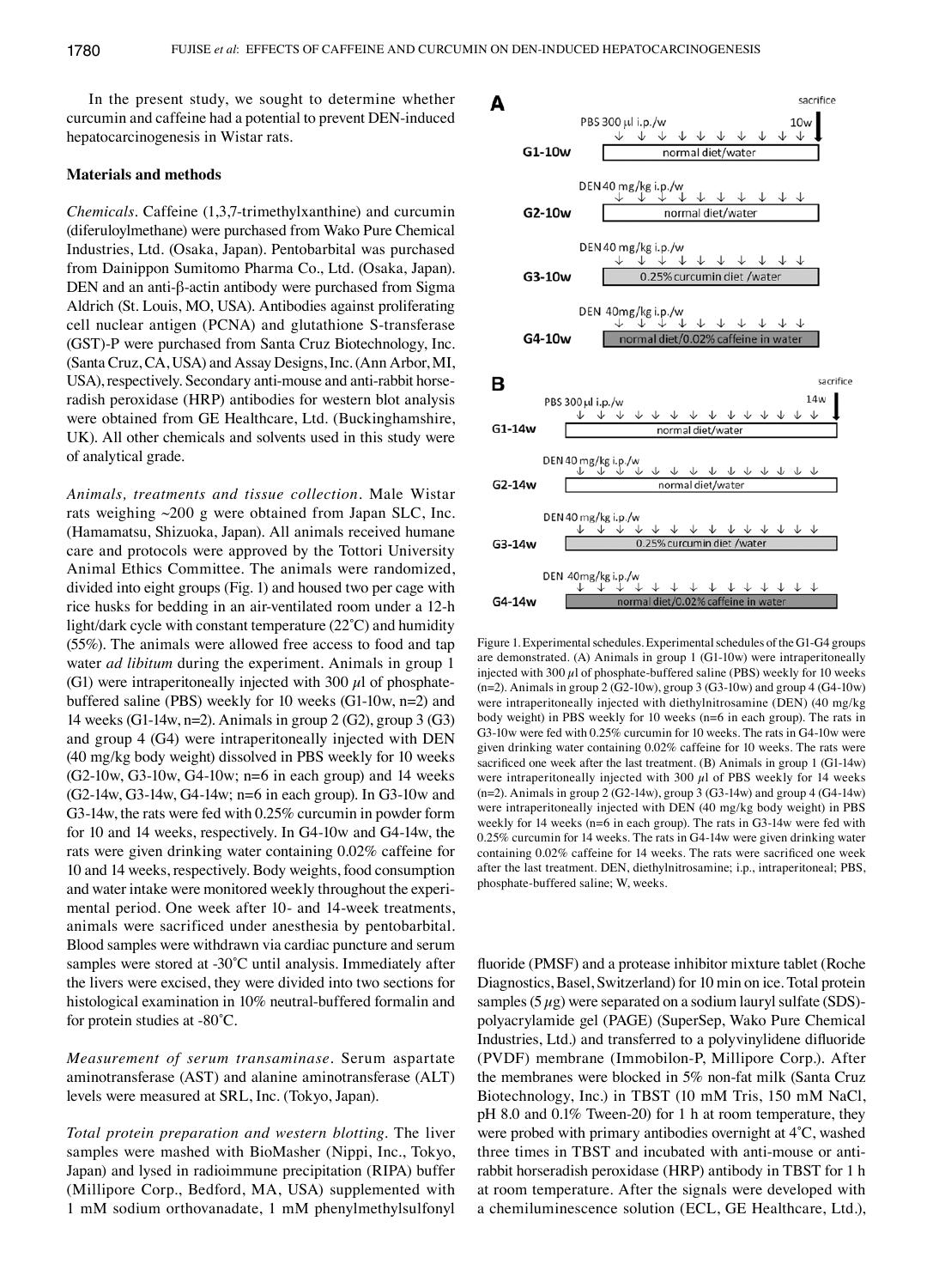

Figure 2. Relative liver weight and serum transaminase levels. Relative liver weight (A) and serum transaminase levels (B) were compared among G1, G2, G3 and G4 groups after 10 and 14 weeks. (A) Means of relative liver weight (liver weight/body weight) at 10 weeks (top panel) and 14 weeks (bottom panel) are demonstrated. (B) Means of serum transaminase levels (AST and ALT) at 10 weeks (top panel) and 14 weeks (bottom panel) are demonstrated. ALT, alanine aminotransferase; AST, aspartate aminotransferase; n.s., not significant; W, weeks; \* P<0.05.

they were visualized and quantified by an image analyzer (LAS‑3000 mini, Fujifilm Co., Tokyo, Japan).

*Histology and immunohistochemistry.* The rat liver tissues were fixed in 10% neutral-buffered formalin and paraffin embedded. For histologic analysis, serial sections  $(5 \mu m)$  were stained with hematoxylin and eosin (H&E). Neoplastic nodules and HCC were classified on the basis of the published criteria (32). For immunohistochemistry with the PCNA and GST-P antibodies, Histofine® Simple Stain Rat MAX PO was employed (Nichirei Biosciences, Inc., Tokyo, Japan). Briefly, after routine dewaxing

with xylene and hydration through a graded ethanol series, the sections were incubated with 1.5% hydrogen peroxide solution for 15 min at room temperature to quench endogenous peroxidase activity. The sections were washed in PBS, blocked with 1.5% serum solution and incubated with primary antibodies overnight at 4˚C. After rinsing with PBS, the sections were incubated with biotinylated secondary antibody for 30 min at room temperature and horse HRP-conjugated ABC solution (Vector Laboratories, Inc., Burlingame, CA, USA) was applied for 30 min at room temperature. The peroxidase activity was developed with DAB solution (Vector Laboratories,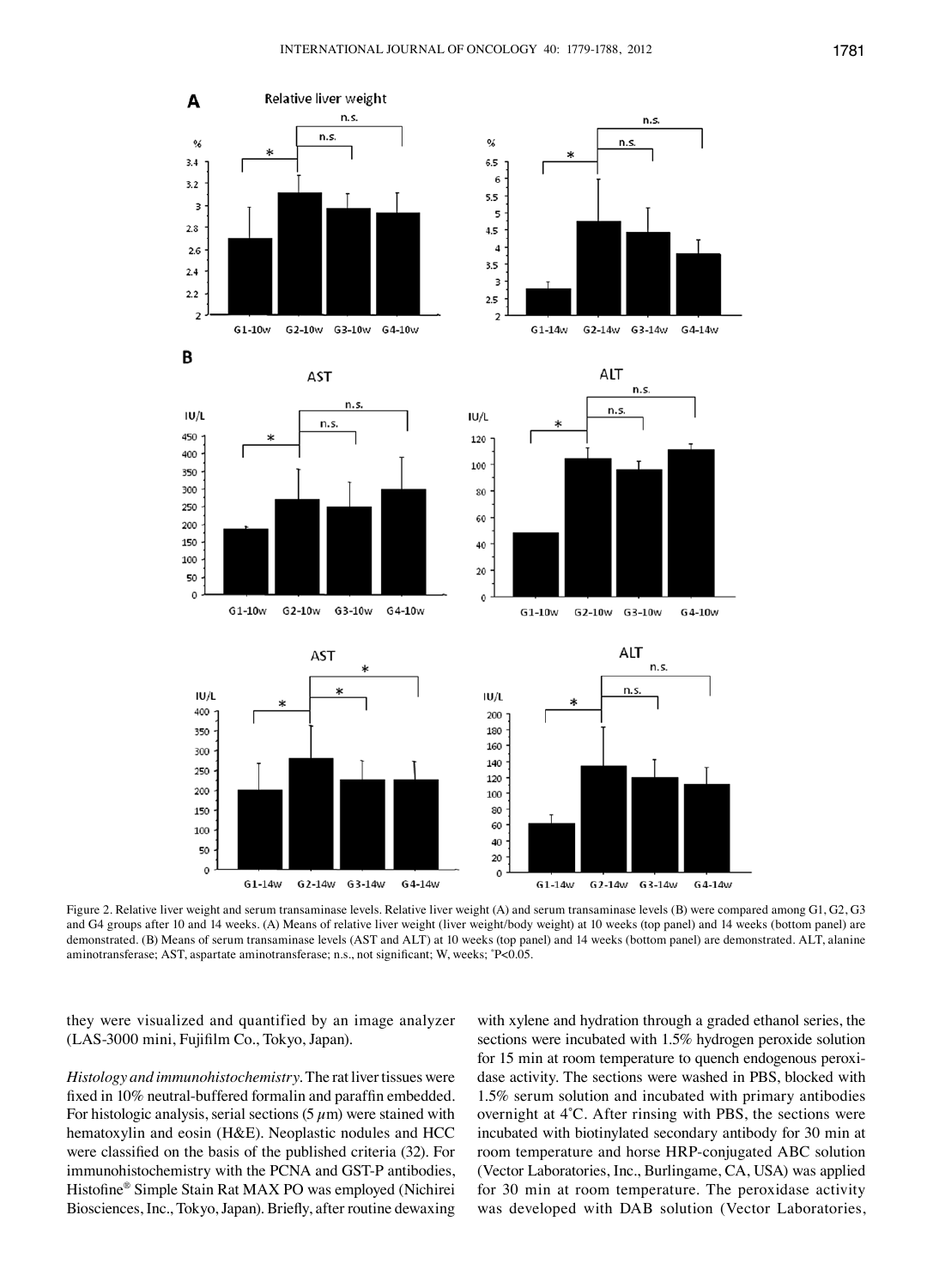

Figure 3. Macroscopic and microscopic features of the liver at 10 weeks. Representative macroscopic (A) and microscopic (B) features of the liver at 10 weeks are demonstrated. (A) Macroscopic features of the liver from control rats (G1-10w), DEN-treated rats (G2-10w), DEN-treated rats administered with curcumin (G3-10w) and DEN-treated rats administered with caffeine (G4-10w) for 10 weeks are demonstrated. Arrows indicate the representative nodules. (B) Histological analysis by hematoxylin and eosin staining revealed that hyperplastic nodules (arrows) were developed in G2-10w, G3-10w and G4-10w. Original magnification, x200. W, weeks.

Inc.). Counterstaining was performed with hematoxylin. The PCNA labeling indices were represented as the percentage of positively stained nuclei by counting 1000 cells in field at magnification x200. The GST-P-positive area was measured on images captured by a Charge Coupled Device (CCD) camera on a Windows® computer.

*Statistical analysis.* Values are expressed as mean ± SD. Values between two groups were compared using the Mann-Whitney U-test. Statistical significance was inferred at P<0.05.

### **Results**

*Relative liver weight and serum transaminase levels.* All rats survived throughout the experimental period. Relative liver weight (liver weight/body weight) was significantly higher in G2 than G1 at both 10 and 14 weeks, presumably due to the development of liver tumors (Fig. 2A). Relative liver weight demonstrated a trend to be decreased by treatment with curcumin (G3) and caffeine (G4) for 10 and 14 weeks, although this reduction did not reach a statistically significant difference (Fig. 2A).

Serum transaminase levels (AST and ALT) were significantly higher in G2 than G1 at both 10 and 14 weeks, probably reflecting hepatic injury induced by DEN (Fig. 2B). Although treatment with curcumin (G3) and caffeine (G4) for 10 weeks did not significantly inhibit the DEN-induced elevation of serum transaminase levels, AST was significantly suppressed by the treatment with curcumin (G3) and caffeine (G4) for 14 weeks (Fig. 2B). These data imply a promising result that curcumin and caffeine may have some preventive effects on DEN-induced hepatitis and hepatocarcinogenesis.

*Macroscopic and histological examinations.* Macroscopic and microscopic features of the liver in the four treatment groups were examined after 10 and 14 weeks. In the control rats (G1-10w, G1-14w), no tumors were observed (Figs. 3A and 4A) and the liver histology showed normal appearance (Figs. 3B and 4B). In the DEN-treated rats for 10 weeks (G2-10w, G3-10w and G4-10w), white small nodules were macroscopically observed (Fig. 3A). In histological analysis, hyperplastic nodules were developed in G2-10w, G3-10w and G4-10w, revealing no significant difference in the number of nodules among these three groups (Fig. 3B). In the DEN-treated rats for 14 weeks (G2-14w, G3-14w and G4-14w), the number and size of white nodules were obviously enhanced compared to those at 10 weeks (Fig. 4A). Gross appearance of G2-14w and G3-14w was mostly identical. However, the number and size of white nodules in G4-14w were significantly decreased compared to those of G2-14w and G3-14w. White nodules at 14 weeks were histologically proven to be HCC in G2-14w and G3-14w (Fig. 4B). Concordant with macroscopic findings, HCC area was significantly smaller in G4-14w than G2-14w and G3-14w (Fig. 4B). These results suggest that caffeine, but not curcumin, may have preventive effects on DEN-induced hepatocarcinogenesis.

*Expression levels of PCNA.* PCNA is an essential regulator of the cell cycle, whose expression has been a useful tool to study cell proliferation including the liver (33). We compared the expression levels of PCNA in the liver among the four treatment groups. As expected, immunohistochemical analysis revealed that PCNA-positive cells were scarcely observed in the control liver at 10 and 14 weeks (G1-10w and G1-14w) (Figs. 5A and 6A). After the treatment with DEN for 10 weeks, PCNA-positive cells were significantly increased (G2-10w). Although the number of PCNA-positive cells was not significantly modulated after the treatment with curcumin for 10 weeks (G3-10w), it was significantly suppressed after the treatment with caffeine for 10 weeks (G4-10w) compared to G2-10w (Fig. 5A). Western blot analysis mostly recapitulated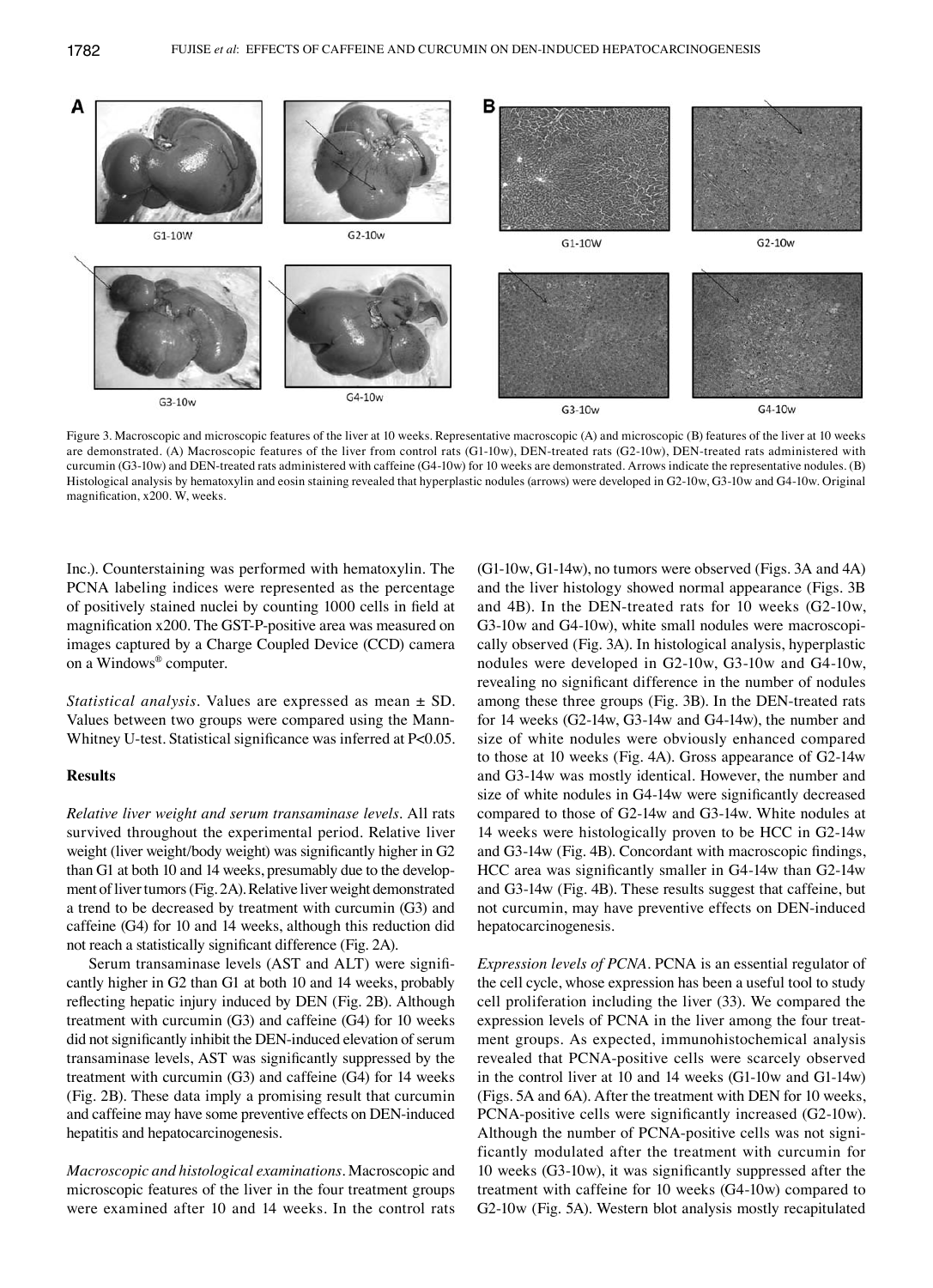

Figure 4. Macroscopic and microscopic features of the liver at 14 weeks. Representative macroscopic (A) and microscopic (B) features of the liver at 14 weeks are demonstrated. (A) Macroscopic features of the liver from control rats (G1-14w), DEN-treated rats (G2-14w), DEN-treated rats administered with curcumin (G3-14w) and DEN-treated rats administered with caffeine (G4-14w) for 14 weeks are demonstrated. Whitish nodules developed on the liver surface of G2-14w, G3-14w and G4-14w. (B) Histological analysis revealed white nodules observed in G2-14w and G3-14w were hepatocellular carcinoma (HCC). Arrows indicate representative images of HCC. Original magnification, x200. W, weeks.



Figure 5. Expression of proliferating cell nuclear antigen in the liver at 10 weeks. Expression levels of proliferating cell nuclear antigen (PCNA) were evaluated in the liver at 10 weeks by immunohistochemical analysis (A) and western blot analysis (B). (A) Expression levels of PCNA in the liver were evaluated in the control (G1-10w), after treated with DEN (G2-10w), after treated with DEN combined with curcumin (G3-10w) and after treated with DEN combined with caffeine (G4-10w) at 10 weeks. Arrows indicate representative PCNA-positive nuclei. Percentages of PCNA-positive cells in G1-10w, G2-10w, G3-10w and G4-10w are 0, 17.0, 20.5 and 10.6%, respectively. Original magnification, x200. (B) Representative liver samples from four treatment groups (G1-10w, G2-10w, G3-10w and G4-10w) were probed with anti-PCNA antibody (top lane). The membrane was reprobed with anti-β-actin antibody (bottom lane). n.s., not significant; PCNA, proliferating cell nuclear antigen; W, weeks; \* P<0.05.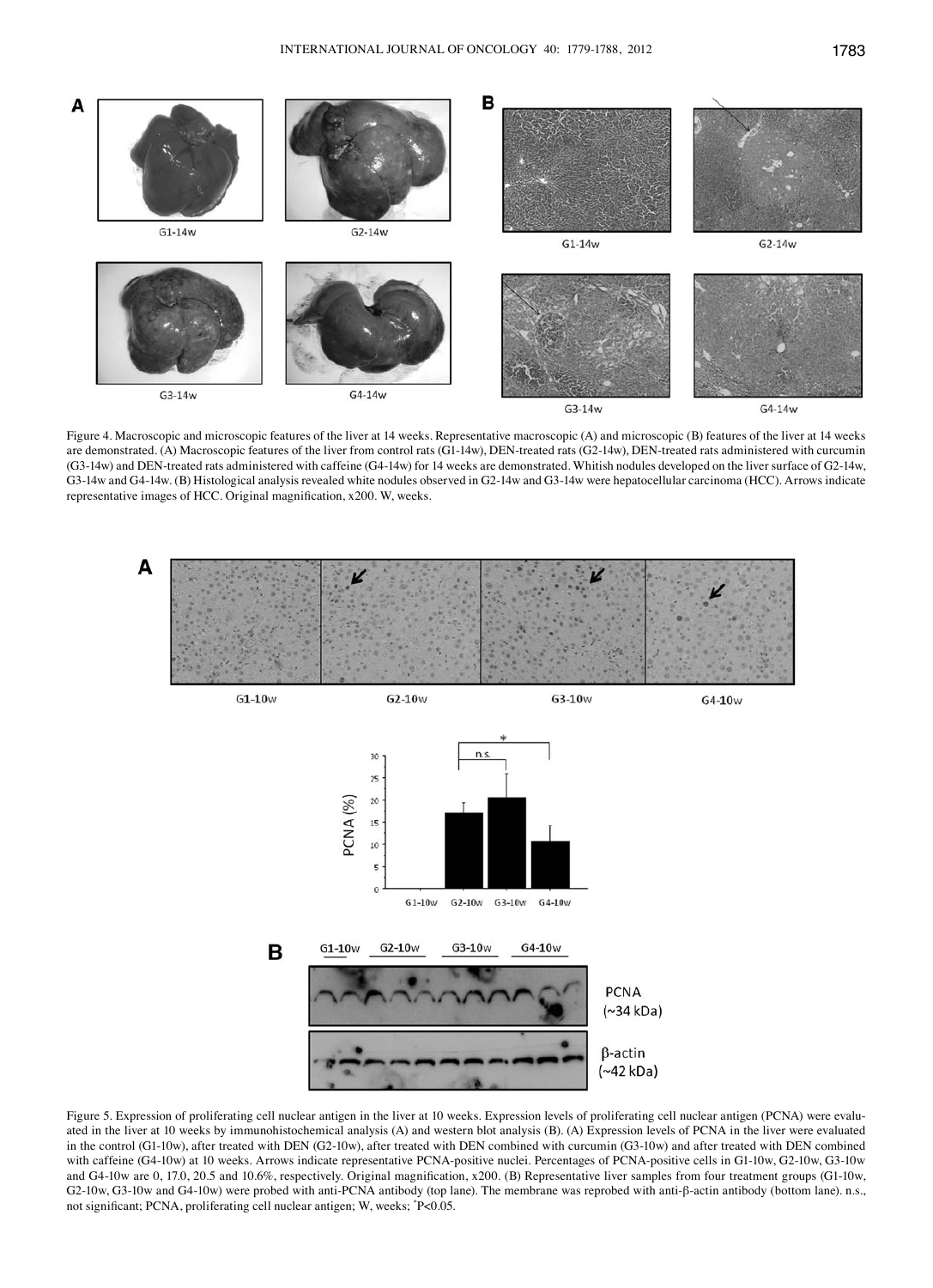

Figure 6. Expression of proliferating cell nuclear antigen in the liver at 14 weeks. Expression levels of proliferating cell nuclear antigen (PCNA) were evaluated in the liver at 14 weeks by immunohistochemical analysis (A) and western blot analysis (B). (A) Expression levels of PCNA in the liver were evaluated in the control (G1-14w), after treated with DEN (G2-14w), after treated with DEN combined with curcumin (G3-14w) and after treated with DEN combined with caffeine (G4-14w) at 14 weeks. Arrows indicate representative PCNA-positive nuclei. Percentages of PCNA-positive cells in G1-14w, G2-14w, G3-14w and G4-14w are 0.7, 34.6, 24.0 and 17.3%, respectively. Original magnification, x200. (B) Representative liver samples from four treatment groups (G1-14w, G2-14w, G3-14w and G4-14w) were probed with anti-PCNA antibody (top lane). The membrane was reprobed with anti-β-actin antibody (bottom lane). n.s., not significant; PCNA, proliferating cell nuclear antigen; W, weeks; \* P<0.05.

these results obtained from immunohistochemical analysis except that control samples (G1-10w) showed a trace of PCNA expression, probably due to different sensitivity of these two methods (Fig. 5B).

We then evaluated the effects of treatment with curcumin and caffeine at 14 weeks. When the rats were treated with DEN for 14 weeks, the number of PCNA-positive nuclei was enhanced compared to that for 10 weeks, which was concordant with above-described macroscopic and microscopic features (Fig. 6A, G2-14w). It is interesting to note that treatment with curcumin (G3-14w) and caffeine (G4-14w) significantly inhibited the expression of PCNA in the DEN-treated liver sections (Fig. 6A). This finding was confirmed by western blot analysis (Fig. 6B). These results imply that curcumin and caffeine may be effective for preventing DEN-induced hepatocarcinogenesis in rats and caffeine appears to be a more potent compound than curcumin.

*Expression levels of GST-P.* Among glutathione S-transferases (GSTs), a family of detoxification enzymes catalyzing the conjugation of glutathione with a large number of carcinogens,

placental GST (GST-P) is specifically expressed during rat hepatocarcinogenesis, and has been used as a reliable tumor marker for experimental hepatocarcinogenesis in rats (34). We therefore examined the expression levels of GST-P in the four treatment groups at 10 and 14 weeks. As expected, GST-P was not expressed in the control liver samples (G1-10w and G1-14w) by either immunohistochemical (Figs. 7A and 8A) or western blot analysis (Figs. 7B and 8B). The GST-P-positive area appeared in the DEN-treated liver at 10 weeks (G2-10w, Fig. 7A), which became more evident at 14 weeks (G2-14w, Fig. 8A). Western blot analysis confirmed induction of GST-P by the treatment with DEN for 10 and 14 weeks (Figs. 7B and 8B). Expression levels of GST-P were not significantly modified by the treatment with curcumin for 10 weeks (G3-10w) compared to G2-10w (Fig. 7A). It was observed that GST-P-positive area was significantly reduced by the treatment with caffeine for 10 weeks (G4-10w) compared to that of G2-10w (Fig. 7A). Western blot analysis mostly recapitulated these effects of curcumin and caffeine on the GST-P expression (Fig. 7B).

Finally, effects of curcumin and caffeine were evaluated after 14 weeks of the treatment. Treatment with curcumin for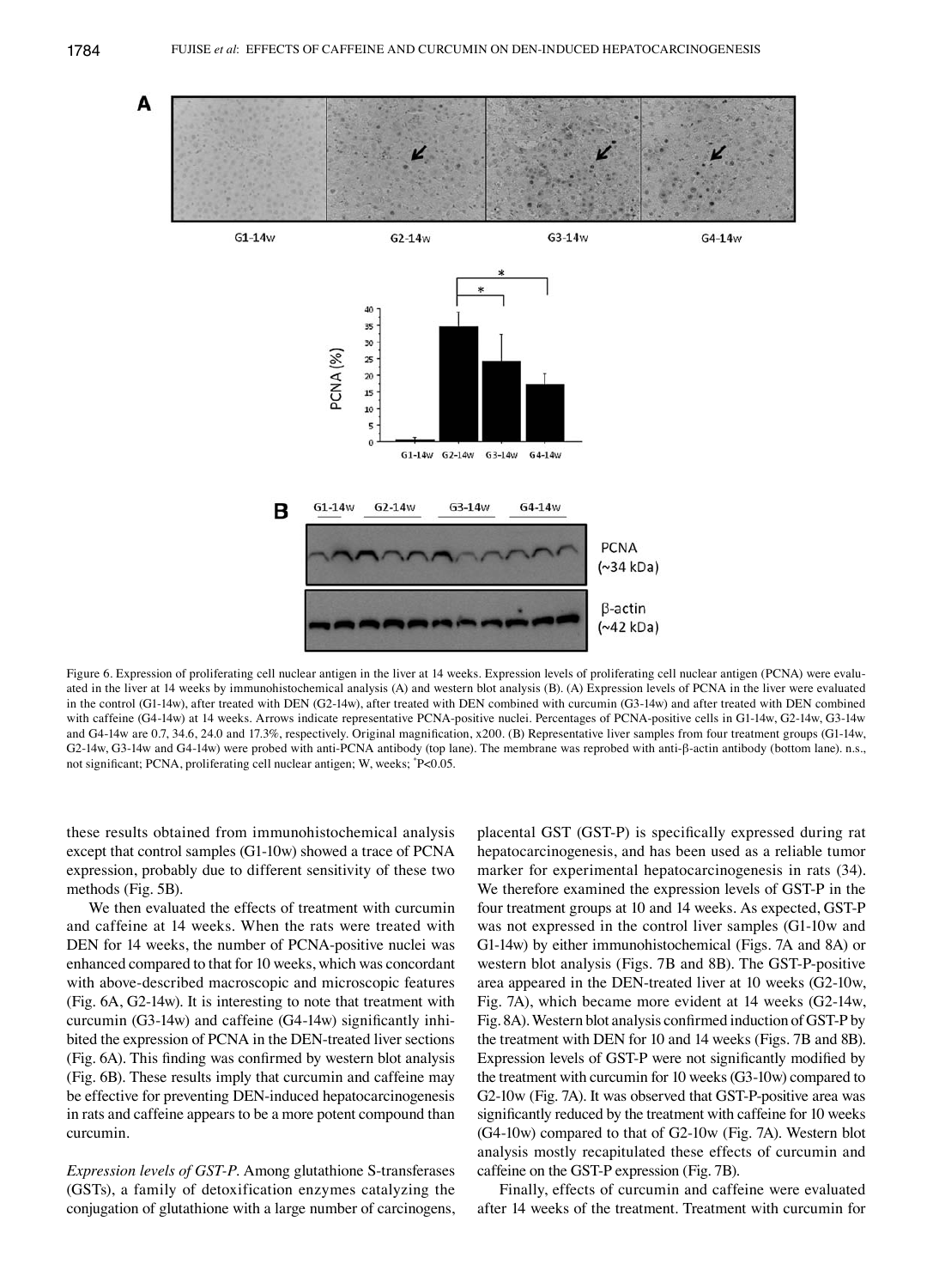

Figure 7. Expression of glutathione S-transferase-P in the liver at 10 weeks. Expression levels of glutathione S-transferase-P (GST-P) were evaluated in the liver at 10 weeks by immunohistochemical analysis (A) and western blot analysis (B). (A) Expression levels of GST-P in the liver were evaluated in the control (G1-10w), after treated with DEN (G2-10w), after treated with DEN combined with curcumin (G3-10w) and after treated with DEN combined with caffeine (G4-10w) at 10 weeks. Arrows indicate representative GST-P-positive area. Percentages of GST-P-positive area in G1-10w, G2-10w, G3-10w and G4-10w are 0, 27.3, 16.4 and 12.8%, respectively. Original magnification, x200. (B) Representative liver samples from four treatment groups (G1-10w, G2-10w, G3-10w and G4-10w) were probed with anti-GST-P antibody (top lane). The membrane was reprobed with anti-β-actin antibody (bottom lane). GST-P, glutathione S-transferase-P; n.s., not significant; W, weeks; \* P<0.05.

14 weeks did not significantly modify the GST-P expression induced by DEN when analyzed by immunohistochemistry (Fig. 8A) and western blot analysis (Fig. 8B). However, treatment with caffeine for 14 weeks was able to inhibit the GST-P expression induced by DEN (Fig. 8). These results suggest again that caffeine could be a more potent compound than curcumin for prevention of DEN-induced hepatocarcinogenesis in rats.

## **Discussion**

Since the vast majority of HCC is complicated with chronic liver diseases including chronic hepatitis and liver cirrhosis associated with infection with HBV and HCV, regular surveillance of patients who are at high risk of HCC by ultrasonography and computed tomography (CT) has been proposed in Japan for early detection of HCC (35). Despite the surveillance program, HCC is often diagnosed at advanced stages and the prognosis of patients with HCC is still unsatisfactory. Therefore, effective chemopreventive remedy for patients at high risk of HCC is awaited to improve the prognosis of patients with chronic liver diseases.

Cancer chemoprevention is defined as the use of specific natural or synthetic chemical agents to reverse or suppress carcinogenesis and prevent the development of invasive cancer by using physiological pathways (36). Phytochemicals, which are plant-derived chemicals contained in fruits, vegetables and grains, have recently been drawn much attention due to anti-tumor activity against a variety of cancers including HCC (37). Possible compounds with a potential of chemopreventive effects on the liver include caffeine, capsaicin, cinnamaldehyde, curcumin, epigallocatechin-3-gallate (EGCG), resveratrol, silymarin and sulforaphane (SFN) (38).

Caffeine is the world's most frequently ingested beverage with approximately 80% consumed in the form of coffee (39). There is a growing body of evidence that caffeine has beneficial effects on the liver. For example, consumption of coffee was associated with a lower incidence of chronic liver disease (17) and a reduced risk of HCC (19,22). Although preventative effects of caffeine in rodent HCC models have been demonstrated (24,25), exact molecular mechanisms by which caffeine exerts beneficial effects on hepatocarcinogenesis are poorly defined except cell cycle arrest (16,40) and induction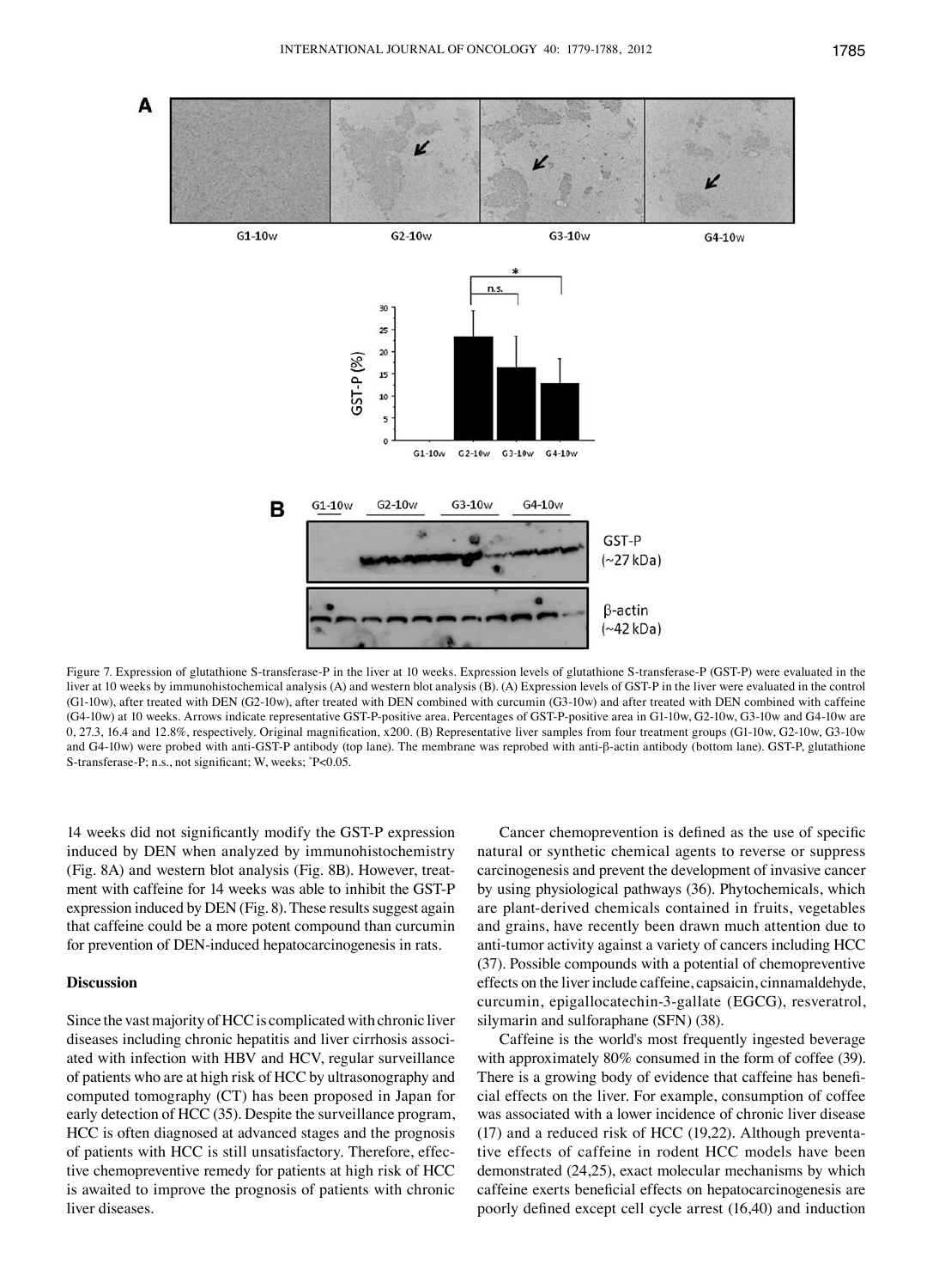

Figure 8. Expression of glutathione S-transferase-P in the liver at 14 weeks. Expression levels of glutathione S-transferase-P (GST-P) were evaluated in the liver at 14 weeks by immunohistochemical analysis (A) and western blot analysis (B). (A) Expression levels of GST-P in the liver were evaluated in the control (G1-14w), after treated with DEN (G2-14w), after treated with DEN combined with curcumin (G3-14w) and after treated with DEN combined with caffeine (G4-14w) at 14 weeks. Arrows indicate representative GST-P-positive area. Percentages of GST-P-positive area in G1-14w, G2-14w, G3-14w and G4-14w are 0, 52.8, 60.2 and 37.9%, respectively. Original magnification, x200. (B) Representative liver samples from four treatment groups (G1-14w, G2-14w, G3-14w and G4-14w) were probed with anti-GST-P antibody (top lane). The membrane was reprobed with anti-β-actin antibody (bottom lane). GST-P, glutathione S-transferase-P; n.s., not significant; W, weeks.

of the Kelch-like ECH-associated protein 1 (Keap1)/NF-E2 related factor-2 (Nrf2)/antioxidant-responsive-element (ARE) signaling pathway (41).

Curcumin, a natural yellow compound derived from the rhizome of *Curcuma longa* Linn, has been demonstrated to possess anti-inflammatory, anti-oxidative and anti-proliferative properties against a variety of cancer cells including pancreatic (42), prostate (43) and liver (44). Although chemopreventive effects of curcumin against murine and rat HCC models have been demonstrated (13-15), information on the mechanisms of curcumin's preventive effects against HCC is limited except anti-angiogenetic property by suppression of cyclooxygenase-2 (COX-2) and vascular endothelial growth factor (VEGF) (45), inhibition of matrix metalloproteinase-9 (MMP-9) (46) and induction of apoptosis (44).

In the present study, we sought to evaluate whether caffeine and curcumin would show benefit in DEN-induced HCC model in Wistar rats. We determined the concentration of curcumin as 0.25% based on previous studies (13,14) and because when

we tested administration of 0.5 and 1% curcumin, food intake and body weight gain were poor (data not shown). Treatment with 0.25% curcumin for 14 weeks demonstrated week inhibitory effects on DEN-induced hepatocarcinogenesis when judged from decreased serum AST levels and hepatic expression levels of PCNA. However, the beneficial effects of curcumin were marginal. One of the reasons in our study may derive from a low bioavailability of curcumin after oral administration as reported in patients with colorectal cancer (47). To achieve high serum and tissue curcumin levels which are enough to exert anti-cancer effects, new curcumin delivery platforms such as liposome-encapsulated curcumin (48) have to be developed for improving the curcumin bioavailability and anticancer potential.

The concentration of caffeine was determined based on previous studies employing 0.02-0.2% (25,49) and because when we administered 0.05 and 0.1% caffeine in drinking water in our preliminary studies, water consumption and body weight gain were poor (data not shown). Treatment with 0.02%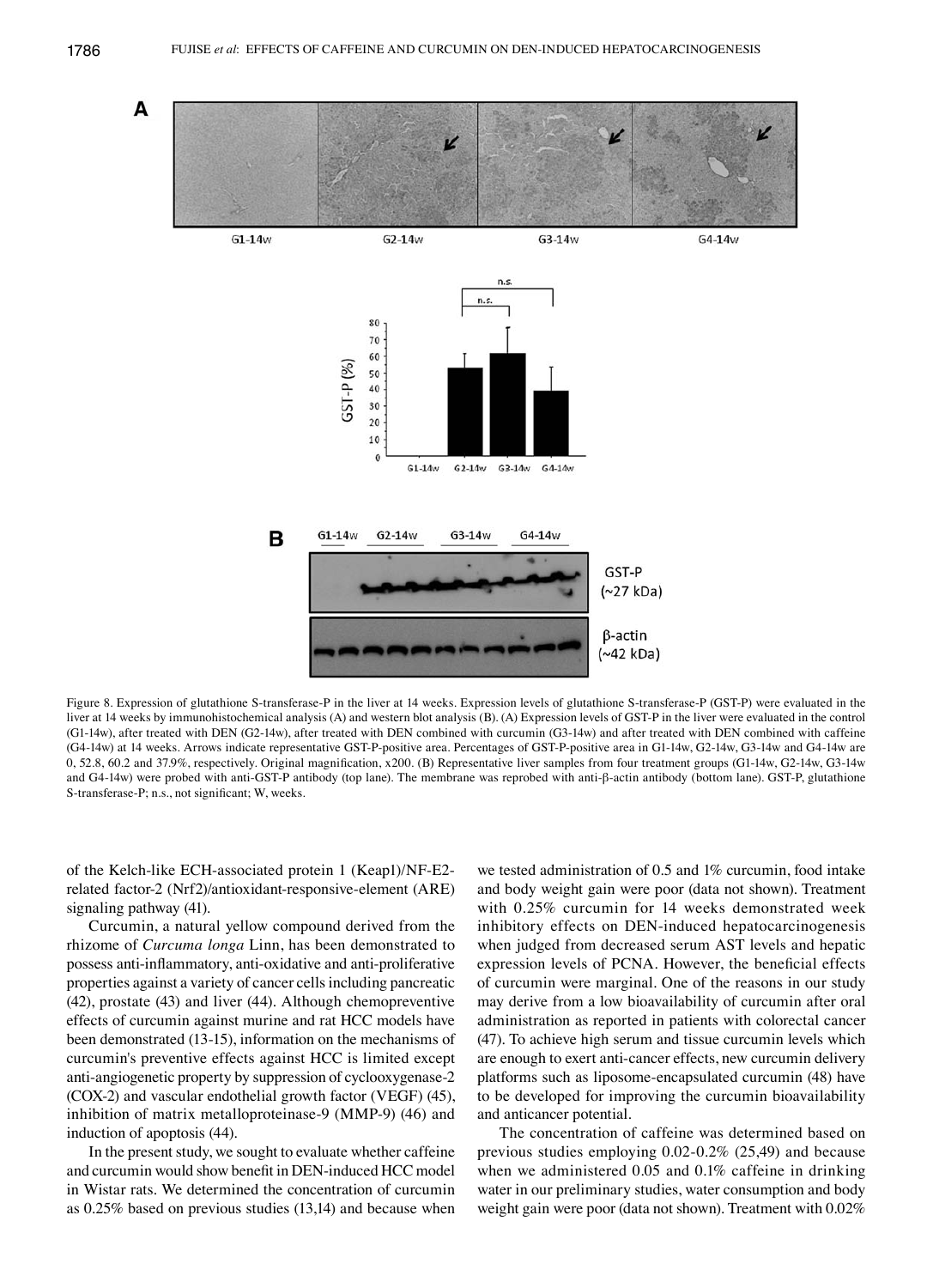caffeine for both 10 and 14 weeks was well-tolerated, which significantly inhibited DEN-induced hepatocarcinogenesis. Expression levels of PCNA and GST-P in the rat liver were significantly reduced by administration of 0.025% caffeine when analyzed by immunohistochemical and western blot analysis. These results suggest that caffeine could be a useful phytochemical for prevention of HCC.

Unfortunately, we did not examine the molecular mechanisms by which caffeine and curcumin exhibited anti-cancer effects in the DEN-induced HCC model. In our previous *in vitro* study, we clarified that caffeine activated the mitogen-activated ERK-regulating kinase (MEK)/extracellular signal-regulated kinase (ERK) pathway that resulted in the downstream upregulation of epidermal growth factor receptor (EGFR) in HCC cells (40). Further investigation of signaling molecules involved in anti-cancer effects by caffeine and curcumin *in vivo* will be necessary.

In summary, caffeine could be a more potent compound than curcumin for prevention of DEN-induced hepatocarcinogenesis in rats. The doses of these compounds which effectively demonstrate chemopreventive effects without toxicity need to be examined in patients with chronic liver diseases in future clinical studies.

## **Acknowledgements**

We would like to thank Mr. Yujirou Ikuta for his technical assistance.

#### **References**

- 1. Bosch FX, Ribes J and Borras J: Epidemiology of primary liver cancer. Semin Liver Dis 19: 271-285, 1999.<br>2. El-Serag HB and Rudolph KL: Hepatocellular carcinoma: epide-
- miology and molecular carcinogenesis. Gastroenterology 132: 2557-2576, 2007.<br>3. Farazi PA and DePinho RA: Hepatocellular carcinoma patho-
- genesis: from genes to environment. Nat Rev Cancer 6: 674-687, 2006.
- 4. Okuda H: Hepatocellular carcinoma development in cirrhosis. Best Pract Res Clin Gastroenterol 21: 161-173, 2007.
- 5. Kumada T, Nakano S, Takeda I, *et al*: Patterns of recurrence after initial treatment in patients with small hepatocellular carcinoma. Hepatology 25: 87-92, 1997.
- 6. Thomas MB: Systemic therapy for hepatocellular carcinoma. Cancer J 14: 123-127, 2008.
- 7. Pinter M, Sieghart W, Hucke F, *et al*: Prognostic factors in patients with advanced hepatocellular carcinoma treated with sorafenib. Aliment Pharmacol Ther 34: 949-959, 2011.
- 8. Huang MT, Smart RC, Wong CQ and Conney AH: Inhibitory effect of curcumin, chlorogenic acid, caffeic acid, and ferulic acid on tumor promotion in mouse skin by 12-O-tetradecanoylphorbol-13-acetate. Cancer Res 48: 5941-5946, 1988.
- 9. Rao CV, Rivenson A, Simi B and Reddy BS: Chemoprevention of colon carcinogenesis by dietary curcumin, a naturally occurring plant phenolic compound. Cancer Res 55: 259-266, 1995.
- 10. Tanaka T, Makita H, Ohnishi M, *et al*: Chemoprevention of 4-nitroquinoline 1-oxide-induced oral carcinogenesis by dietary curcumin and hesperidin: comparison with the protective effect of beta-carotene. Cancer Res 54: 4653-4659, 1994.
- 11. Singh SV, Hu X, Srivastava SK, *et al*: Mechanism of inhibition of benzo[a]pyrene-induced forestomach cancer in mice by dietary curcumin. Carcinogenesis 19: 1357-1360, 1998.
- 12. Singletary K, MacDonald C, Iovinelli M, Fisher C and Wallig M: Effect of the β-diketones diferuloylmethane (curcumin) and dibenzoylmethane on rat mammary DNA adducts and tumors induced by 7,12-dimethylbenz[a]anthracene. Carcinogenesis 19: 1039-1043, 1998.
- 13. Chuang SE, Kuo ML, Hsu CH, *et al*: Curcumin-containing diet inhibits diethylnitrosamine-induced murine hepatocarcino- genesis. Carcinogenesis 21: 331-335, 2000.
- 14. Shukla Y and Arora A: Suppression of altered hepatic foci development by curcumin in Wistar rats. Nutr Cancer 45: 53-59, 2003.
- 15. Sreepriya M and Bali G: Effects of administration of embelin and curcumin on lipid peroxidation, hepatic glutathione antioxidant defense and hematopoietic system during N-nitrosodiethylamine/ Phenobarbital-induced hepatocarcinogenesis in Wistar rats. Mol Cell Biochem 284: 49-55, 2006.
- 16. Bode AM and Dong Z: The enigmatic effects of caffeine in cell cycle and cancer. Cancer Lett 247: 26-39, 2007.
- 17. Ruhl CE and Everhart JE: Coffee and tea consumption are associated with a lower incidence of chronic liver disease in the United States. Gastroenterology 129: 1928-1936, 2005.
- 18. Gallus S, Bertuzzi M, Tavani A, *et al*: Does coffee protect against hepatocellular carcinoma? Br J Cancer 87: 956-959, 2002.
- 19. Gelatti U, Covolo L, Franceschini M, *et al*: Coffee consumption reduces the risk of hepatocellular carcinoma independently of its aetiology: a case-control study. J Hepatol 42: 528-534, 2005.
- 20. Kurozawa Y, Ogimoto I, Shibata A, *et al*: Coffee and risk of death from hepatocellular carcinoma in a large cohort study in Japan. Br J Cancer 93: 607-610, 2005.
- 21. Larsson SC and Wolk A: Coffee consumption and risk of liver cancer: a meta-analysis. Gastroenterology 132: 1740-1745, 2007.
- 22. Ohfuji S, Fukushima W, Tanaka T, *et al*: Coffee consumption and reduced risk of hepatocellular carcinoma among patients with chronic type C liver disease: a case-control study. Hepatol Res 36: 201-208, 2006.
- 23. Shimazu T, Tsubono Y, Kuriyama S, *et al*: Coffee consumption and the risk of primary liver cancer: pooled analysis of two prospective studies in Japan. Int J Cancer 116: 150-154, 2005.
- 24. Balansky RM, Blagoeva PM, Mircheva ZI and Flora SD: Modulation of diethylnitrosamine carcinogenesis in rat liver and esophagus. J Cell Biochem 56: 449-454, 1994.
- 25. Hosaka S, Kawa S, Aoki Y, *et al*: Hepatocarcinogenesis inhibition by caffeine in ACI rats treated with 2-acetylaminofluorene. Food Chem Toxicol 39: 557-561, 2001.
- 26. Kim SH and Lee CS: The effect of caffeine on diethylnitrosamine-initiated hepatic altered foci in a mid-term induction system. In Vivo 6: 223-226, 1992.
- 27. El-Shahat M, El-Abd S, Alkafafy M and El-Khatib G: Potential chemoprevention of diethylnitrosamine-induced hepatocarcinogenesis in rats: Myrrh *(Commiphora molmol)* vs. turmeric (*Curcuma longa*). Acta Histochem: Aug 25, 2011 (Epub ahead of print).
- 28. Al-Rejaie SS, Aleisa AM, Al-Yahya AA, *et al*: Progression of diethylnitrosamine-induced hepatic carcinogenesis in carnitinedepleted rats. World J Gastroenterol 15: 1373-1380, 2009.
- 29. Verna L, Whysner J and Williams GM: N-nitrosodiethylamine mechanistic data and risk assessment: bioactivation, DNA-adduct formation, mutagenicity, and tumor initiation. Pharmacol Ther 71: 57-81, 1996.
- 30. Solt DB, Cayama E, Tsuda H, Enimoto K, Lee G and Farber E: Promotion of liver cancer development by brief exposure to dietary 2-acetylaminofluorene plus partial hepatectomy or carbon tetrachloride. Cancer Res 43: 188-191, 1983.
- 31. Shiota G, Harada K, Ishida M, *et al*: Inhibition of hepatocellular carcinoma by glycyrrhizin in diethylnitrosamine-treated mice. Carcinogenesis 20: 59-63, 1999.<br>32. Squire RA and Levitt MH: Report of a workshop on classifi-
- cation of specific hepatocellular lesions in rats. Cancer Res 35: 3214-3223, 1975.
- 33. Alenzi FQ, El-Nashar EM, Al-Ghamdi SS, *et al*: Investigation of Bcl-2 and PCNA in hepatocellular carcinoma: relation to chronic HCV. J Egypt Natl Cancer Inst 22: 87-94, 2010.
- 34. Sakai M and Muramatsu M: Regulation of glutathione trans- ferase P: a tumor marker of hepatocarcinogenesis. Biochem Biophys Res Commun 357: 575-578, 2007.
- 35. Makuuchi M, Kokudo N, Arii S, *et al*: Development of evidencebased clinical guidelines for the diagnosis and treatment of hepatocellular carcinoma in Japan. Hepatol Res 38: 37-51, 2008.
- 36. Hong WK and Lippman SM: Cancer chemoprevention. J Natl Cancer Inst Monogr 17: 49-53, 1995.
- 37. Zhang Y and Tang L: Discovery and development of sulforaphane as a cancer chemopreventive phytochemical. Acta Pharmacol Sin 28: 1343-1354, 2007.
- 38. Okano J, Fujise Y, Abe R, Imamoto R and Murawaki Y: Chemoprevention against hepatocellular carcinoma. Clin J Gastroenterol 4: 185-197, 2011.
- 39. Frary CD, Johnson RK and Wang MQ: Food sources and intakes of caffeine in the diets of persons in the United States. J Am Diet Assoc 105: 110-113, 2005.